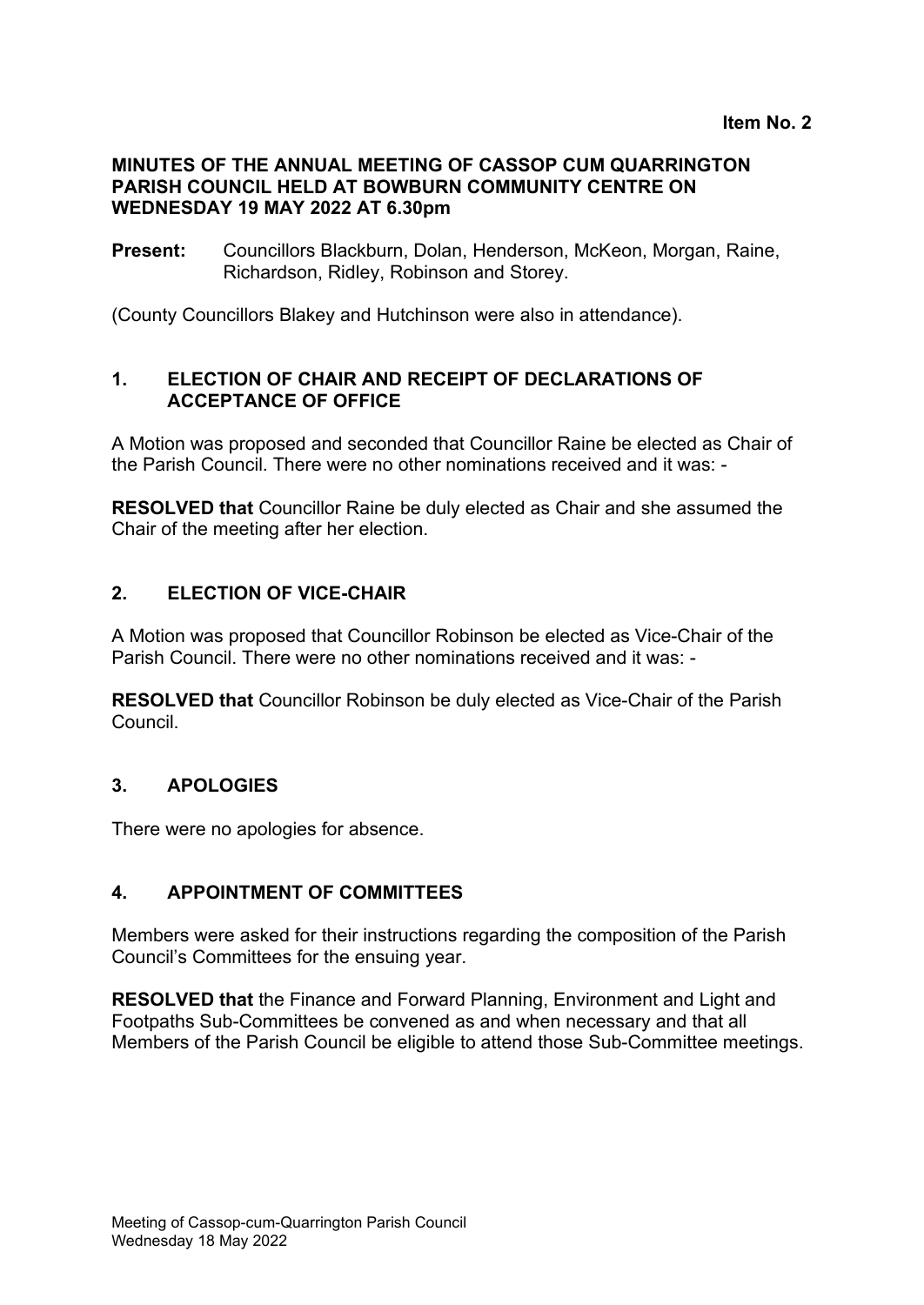### **5. APPOINTMENT OF PARISH COUNCIL DELEGATES TO THE AGM OF CDALC**

**RESOLVED that** Councillors Raine and Ridley be appointed as Delegates to the Annual General Meeting of the County Durham Association of Local Councils.

## **6. REVIEW OF STANDING ORDERS AND FINANCIAL REGULATIONS**

The Parish Clerk advised that NALC had recently issued some amendments to the model Standing Orders.

**RESOLVED that** the Parish Clerk be authorised to amend the Parish Council Standing Orders to be in line with the most up to date model document.

# **7. ANNUAL ACCOUNTS AND BALANCE SHEET**

The Annual Accounts and Balance Sheet were still being drafted and were due to be submitted to the Internal Auditor the following week. The Final Accounts and Balance Sheet would be submitted to Members for their approval and adoption at the Monthly Meeting to be held on 15 June 2022.

**RESOLVED that** the current position be noted.

# **8. COMPLETION OF INTERNAL AUDIT 2021/2022 AND FINAL ACCOUNTS**

As mentioned in the previous paragraph, the Parish Council's Internal Auditor had not yet completed the Internal Audit of Accounts but when this was complete, the Parish Council would be required to sign off the Accounts and the Annual Governance and Accountability Return for publication by 30 June 2022.

**RESOLVED that** the information be noted.

# **9. NOTICE AND ADVERTISING OF EXTERNAL AUDIT 2021/2022**

The Accounts had to be forwarded to the External Auditor by 30 June 2022 and there would then be a 30-day period during which the public may examine the financial statements and ask questions of the Internal Auditor.

**RESOLVED that** the information be noted.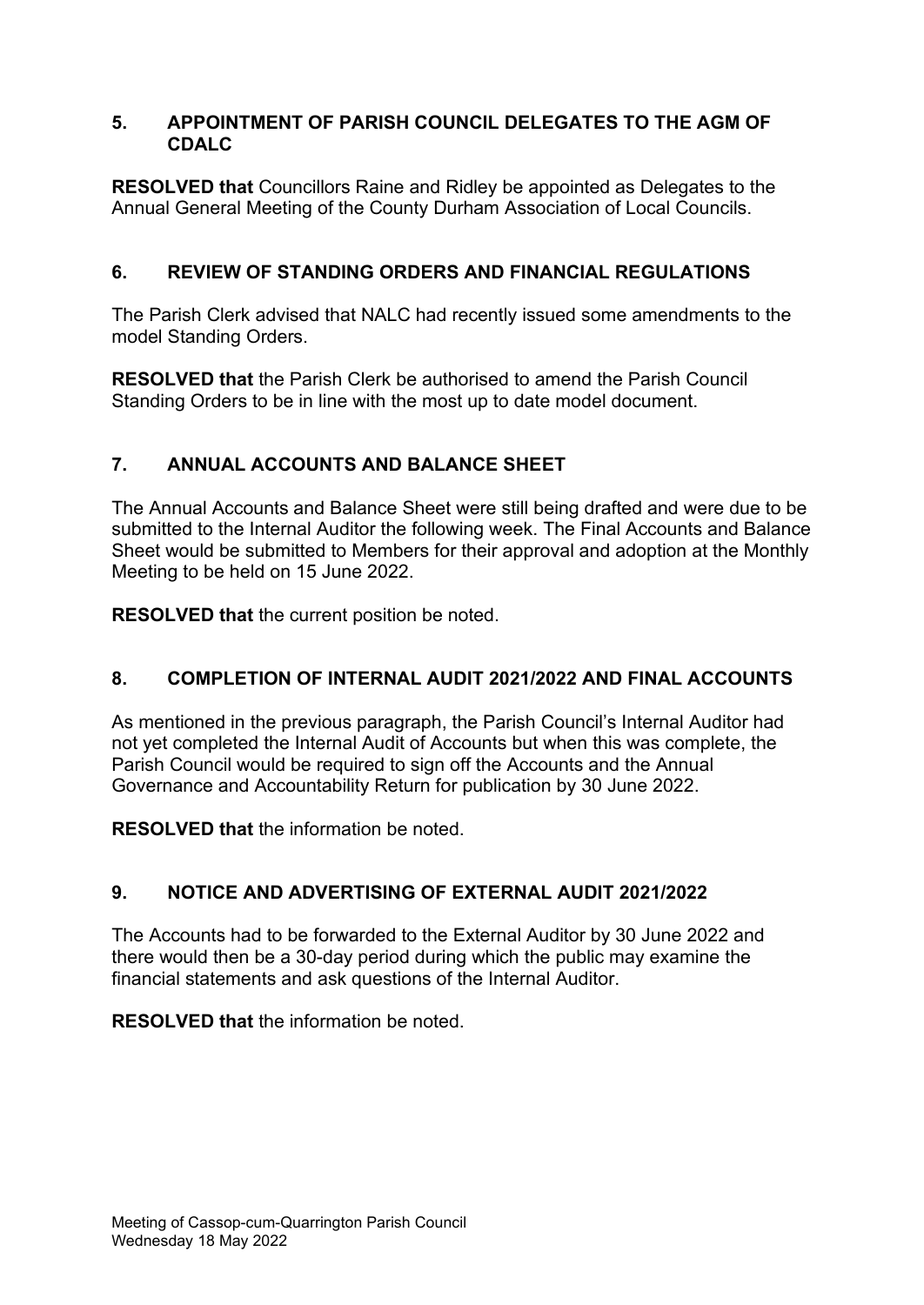### **10. DATES FOR FUTURE MEETINGS**

**RESOLVED that** Meetings continue to be held on the third Wednesday of each month at 6.30pm. The meetings in June, August and December would be held at Cassop Community Centre and the remainder would be held at Bowburn Community Centre.

The schedule of meetings would therefore be as follows: -

Wednesday 15 June 2022 Wednesday 20 July 2022 Wednesday 17 August 2022 Wednesday 21 September 2022 Wednesday 19 October 2022 Wednesday 16 November 2022 Wednesday 21 December 2022 Wednesday 11 January 2023 (Finance and Forward Planning Sub-Committee) Wednesday 18 January 2023 Wednesday 15 February 2023 Wednesday 15 March 2023 Wednesday 19 April 2023 Wednesday 17 May 2023 (Annual Meeting and Annual Meeting of Parish Electors)

## **11. MINUTES OF THE MONTHLY MEETING HELD ON 20 APRIL 2022**

The Chair asked Members whether they were satisfied that the attached Minutes of the Monthly Meeting of the Parish Council held remotely on 20 April 2022 should be agreed and signed as a true and accurate record.

**RESOLVED that** the Minutes of the Monthly Meeting of the Parish Council held on 20 April 2022 be agreed and signed as a true and accurate record.

### **12. PLANNING APPLICATIONS 2022**

| <b>Applicant</b>    | <b>Details</b>                    | <b>Resolved Action</b> |
|---------------------|-----------------------------------|------------------------|
| DM/22/01382/TPO     | G1. Birch X 2 - Crown thin by 15% | No objection           |
| Mr & Mrs Wilkinson  | G2. Conifers X 2 Fell             |                        |
| 3 Kirbys Drive      |                                   |                        |
| <b>Bowburn</b>      |                                   |                        |
| Durham              |                                   |                        |
| DH <sub>6</sub> 5GA |                                   |                        |
|                     |                                   |                        |

It was noted that the Planning Inspectorate had recently overturned the decision to refuse the construction of seven holiday let units at land north east of Grange Farm, Cassop. The Parish Council had objected to the application on the grounds that it was inappropriate within open countryside and would have an adverse impact on highway safety.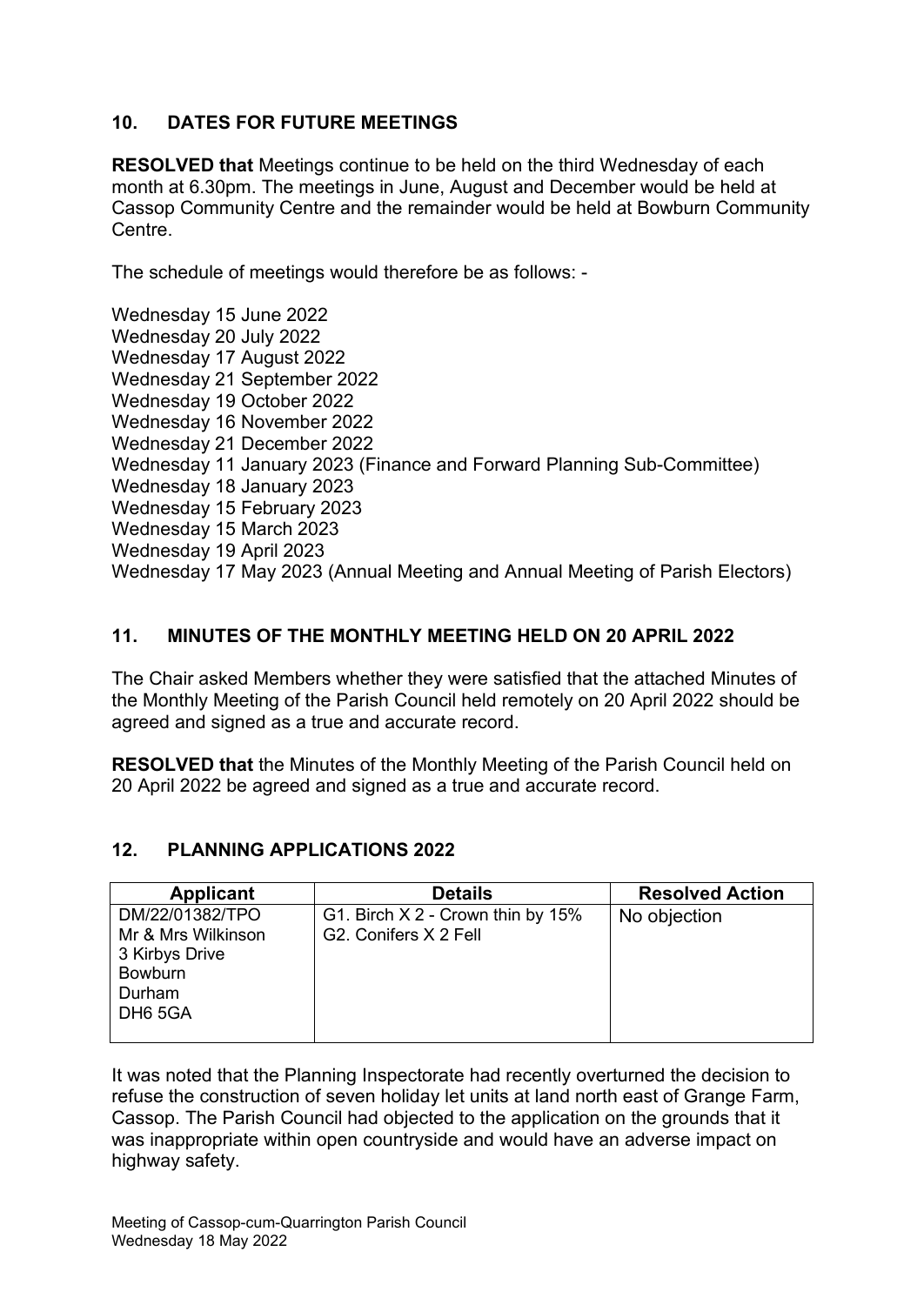# **13. A NEW ARTWORK FOR BOWBURN**

The sculpture was currently being fabricated by Dyer Engineering and Andy had supplied some images of the work in progress and was visiting the contractor the next day to get a further update.

There was a dedication plaque to be placed on the rear of the sculpture which would include the artist's name, the fabricators, Groundwork and the Parish Council. The wording for the inscription was to be agreed.

Initially it had been hoped to unveil the sculpture on the Miner's Gala Day but it had been found that the timescales involved with the planned parade route on the day would not allow for a suitable reveal and that a separate event should be organised. It was recognised that there needed to be a dialogue with various stakeholders and a more detailed discussion about the unveiling and it was agreed that this should take place at the next monthly meeting.

**RESOLVED that** the update be noted.

### **14. CLERK'S REPORT**

#### **(i) Land at Tursdale**

The Parish Council had received an enquiry from a resident of Tursdale who currently paid a licence fee to have access over a piece of land owned by the Council and adjacent to their property. The land had previously been required for access but it was reported that it was now completely fenced off and of no purpose. The resident was interested in either buying or renting the piece of land.

It was noted that any sale of parish council land may have to be advertised on the open market and that potentially other residents may want to purchase it. It was felt that a site visit should be made to review the current status of the land.

### **(ii) Nominations for the East Durham Rural Corridor AAP Board**

The Parish Council had been notified that there was a parish councillor vacancy on Durham County Council's East Durham Rural Corridor AAP Board. Nominations were being sought from Cassop-cum-Quarrington, Coxhoe, Fishburn, Kelloe, Sedgefield, Trimdon Foundry and Trimdon parish councils.

Any individual interested in being nominated was asked to contact the Parish Clerk.

### **RESOLVED that: -**

- (i) further enquiries be made regarding the land at Tursdale; and
- (ii) anyone interested in the vacancy for a parish councillor representative on the AAP Board contact the Parish Clerk.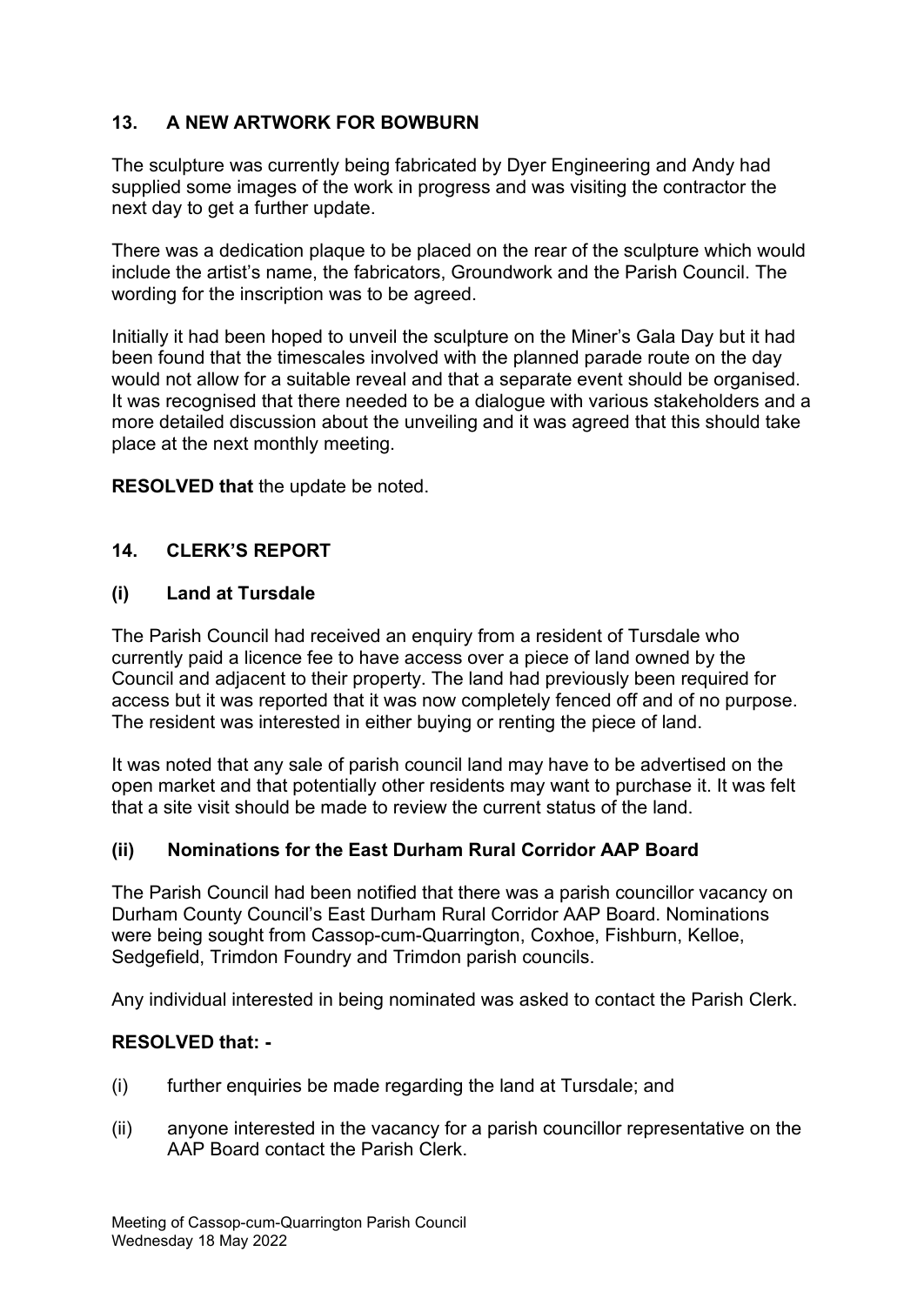## **15. LOCAL YOUTH SERVICES**

The Youth Services report for May 2022 had been submitted to the Parish Council and it was noted that all sessions were well attended with the focus this term being health and wellbeing.

It was reported that the evaluation of the Fun Day from the young people had been very positive and the climbing wall was the most popular attraction. Councillor Ridley advised that planning had already begun for next year's Fun Day and he queried whether the Parish Council would consider providing funding for this again. The Parish Clerk suggested that the Committee could submit a proposal to the Parish Council once they had some firm costings in place.

Councillor McKeon highlighted that it was approaching the time for outdoor holiday provision to be determined and it was proposed that a scheme take place at Cassop again this year. Councillor McKeon advised that she had spoken with Joanne Eden and Bowburn Youth Club were happy for this to go ahead. Members were in agreement that Councillor McKeon seek funding for a Cassop holiday scheme.

**RESOLVED that** the update be noted.

## **16. LOCAL FOOTPATHS AND RIGHTS OF WAY**

Councillor Morgan reported that the gate at the Park Hill end of Bridleway 39 could not be opened and so the contractor could not access the track to remove the tree. It was noted that the key was broken in the lock which was causing the problem and County Councillor Blakey was going to explore what could be done to resolve the issue.

The Parish Clerk reported that the funding for this year's strimming programme had been agreed and work would begin in the near future.

Councillor Raine again highlighted the debris which had blown from the Keepmoat site at Park Hill on to surrounding fields. Councillor Henderson added that the security fence had been taken down as that part of the development was complete, but the rubbish was still there. Councillor McKeon said this was a planning issue and she would report this to Durham County Council.

**RESOLVED that** the update be noted.

### **17. ALLOTMENTS, GARAGES AND CEMETERY**

Two quotations had been received for the necessary fencing repairs at Bowburn Allotments and Members agreed to accept the lowest quotation.

**RESOLVED that** the contractor who had submitted the lowest quotation be appointed and instructed to carry out the fencing works at Bowburn Allotments.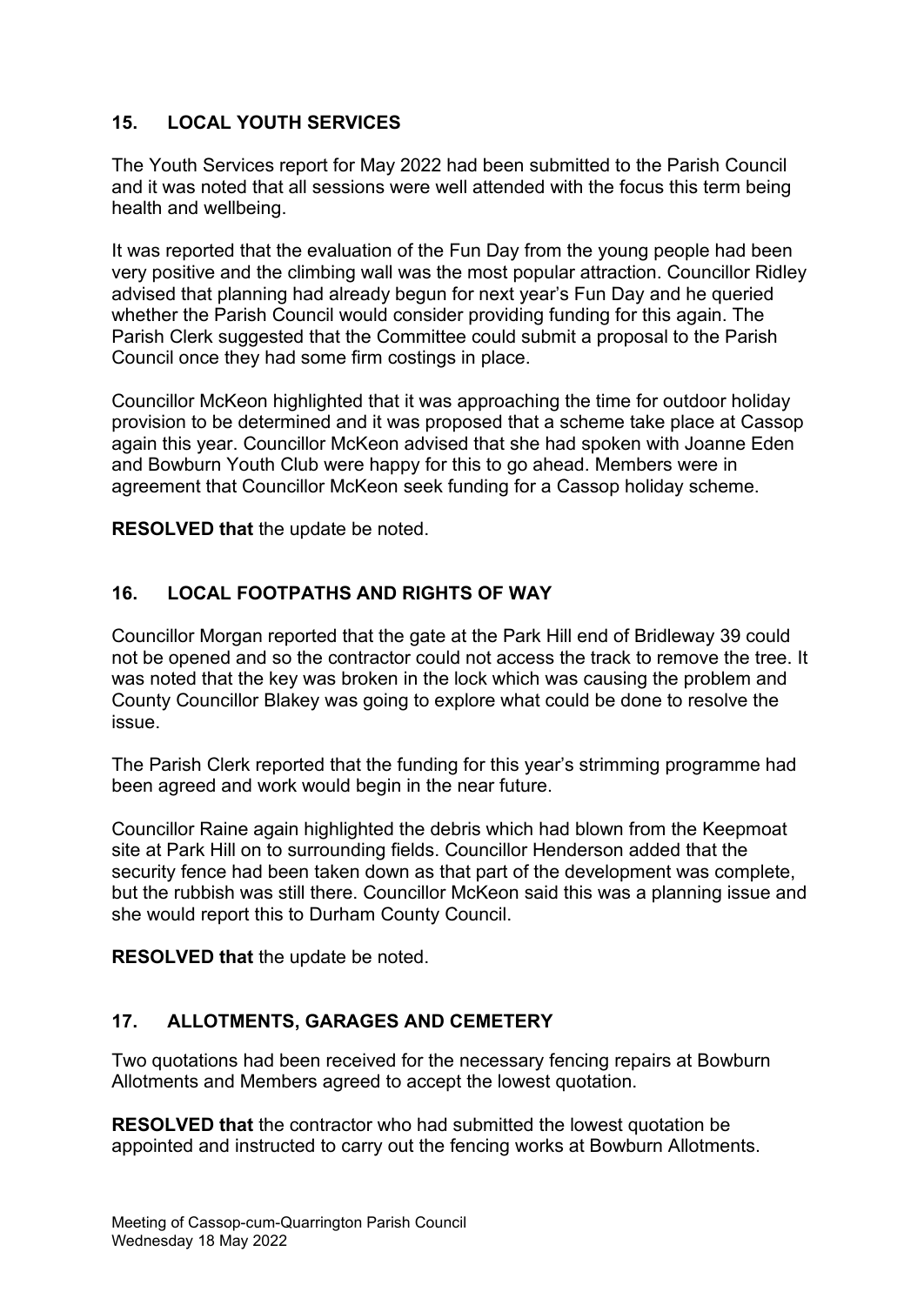## **18. COUNTY COUNCILLORS' MONTHLY REPORTS**

Councillor McKeon provided updates on the following: -

- Cape site road adoption
- Grass cutting and weeding
- Tree on Tweddle Terrace
- Cassop Park
- Community Pantry
- Speed limit reduction data at Parkhill
- Official opening of Bowburn Primary
- Christmas lights at Bowburn

County Councillor Blakey reported that the double yellow lines were now in place at Cassop; residents had asked for bollards to prevent parking on the grassed area but these would obscure the junction. She added that a meeting was being arranged to discuss anti-social behaviour in various areas of the division.

Councillor Ridley asked if anything could be done about the half-built construction at the Co-op. It was noted that this had been raised with Durham County Council and requested that it be placed on the list of planning blight.

**RESOLVED that** the update be noted.

# **19. GENERAL CORRESPONDENCE RECEIVED (SURFACE MAIL)**

| <b>Correspondence Received from</b> | <b>Details of Information</b>                                                                                |
|-------------------------------------|--------------------------------------------------------------------------------------------------------------|
| <b>Durham County Council</b>        | Ground Lease relating to land at Mary Terrace,<br><b>Bowburn</b>                                             |
| <b>Durham County Council</b>        | Public Path Diversion and Definitive Map and<br>Statement Modification Order 2022 - Public Footpath<br>No. 1 |

### **20. ACCOUNTS (EXPENDITURE)**

| <b>Name</b>     | <b>Description</b>                      | <b>Other Details</b>   | <b>Cheque No.</b> | £<br>p  |
|-----------------|-----------------------------------------|------------------------|-------------------|---------|
| Gillian Kelly   | Salary (paid net of tax)                | 1-31 May 2022          | 050259            | 797.38  |
| $\epsilon$      | Mileage/Parking Fees<br>102 miles @ 45p |                        | 66                | 45.90   |
| $\epsilon$      | Printing                                | Instant Ink Cartridges | $\epsilon$        | 4.49    |
| HM Revenue &    | <b>Monthly Deductions</b>               | Income Tax and NI      | 050261 (part)     | 159.40  |
| Customs         | (G Kelly) (May 2022)                    | <b>Deduction</b>       |                   |         |
| HM Revenue &    | <b>Monthly Deductions</b>               | Income Tax             | 050261 (part)     | 28.40   |
| Customs         | (A Shutt) (April 2022)                  | Deduction              |                   |         |
| Andrew Shutt    | <b>Monthly Fee</b>                      | Allotment              | 050260            | 142.50  |
|                 | (April 2022)                            | Superintendent         |                   |         |
|                 |                                         | (gross)                |                   |         |
| D J Evans Youth | <b>Local Youth Services</b>             | Salary Costs etc.      | 050262            | 3267.90 |
| Club            |                                         | (April 2022)           |                   |         |